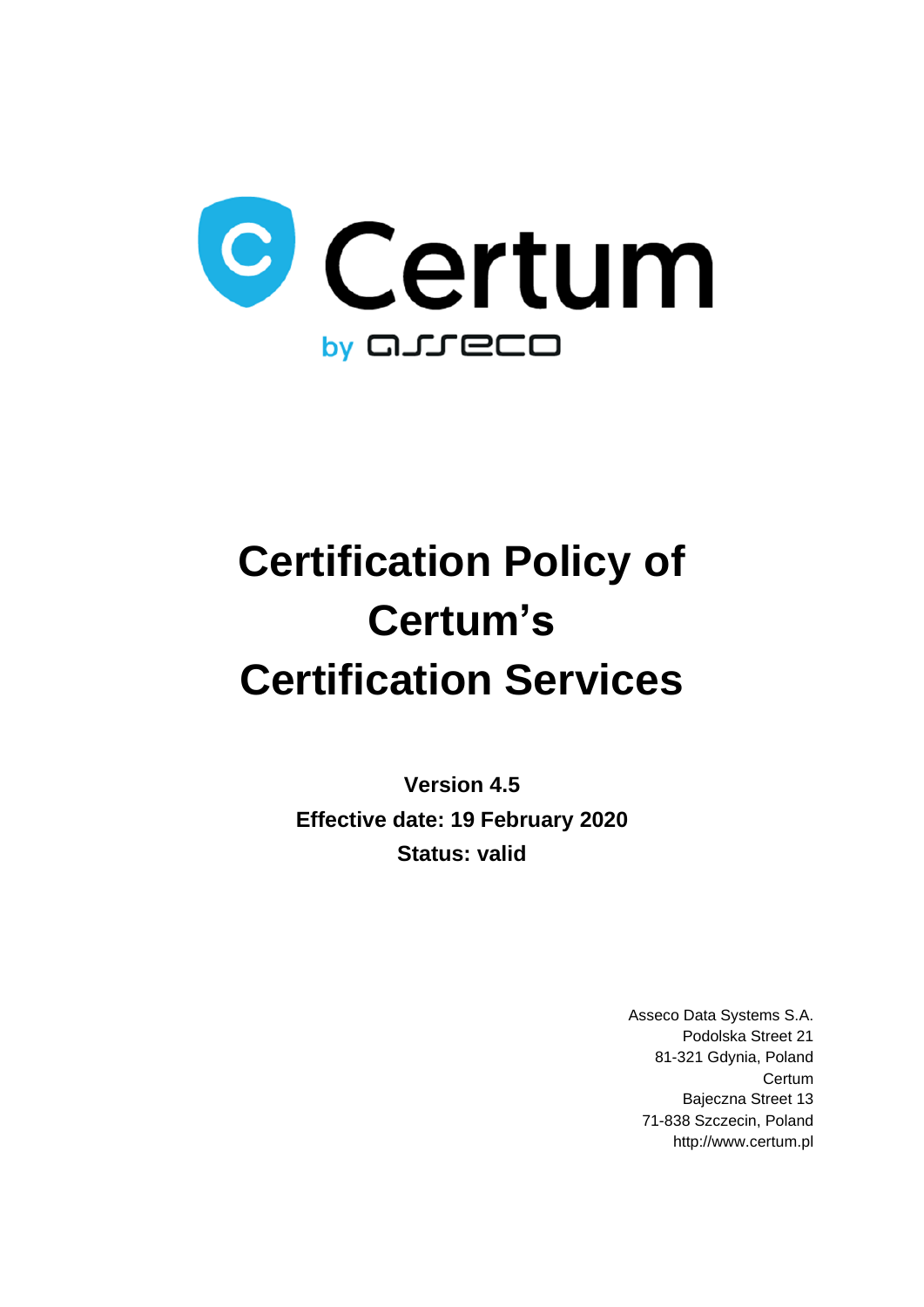#### **Trademark and Copyright notices**

© Copyright 2020 Asseco Data Systems S.A. All rights reserved.

Certum is the registered trademarks of Asseco Data Systems S.A. Certum and ADS logo are Asseco Data Systems S.A. trademarks and service marks. Other trademarks and service marks are the property of their respective owners. Without written permission of the Asseco Data Systems S.A. it is prohibited to use this marks for reasons other than informative (it is prohibited to use this marks to obtain any financial revenue)

Hereby Asseco Data Systems S.A. reserves all rights to this publication, products and to any of its parts, in accordance with civil and trade law, particularly in accordance with intellectual property, trademarks and corresponding rights.

Without limiting the rights reserved above, no part of this publication may be reproduced, introduced into a retrieval system, or transmitted, in any form or by any means (electronic, mechanical, photocopying, recording, or otherwise) or used commercially without prior written permission of Asseco Data Systems S.A.

Notwithstanding the above, permission is granted to reproduce and distribute this document on a nonexclusive, royalty-free basis, provided that the foregoing copyright notice are prominently displayed at the beginning of each copy, and the document is accurately reproduced in full, complete with attribution of the document to Asseco Data Systems S.A.

All the questions, concerning copyrights, should be addressed to Asseco Data Systems S.A., Podolska Street 21, 81-321 Gdynia, Poland, email: info@certum.pl.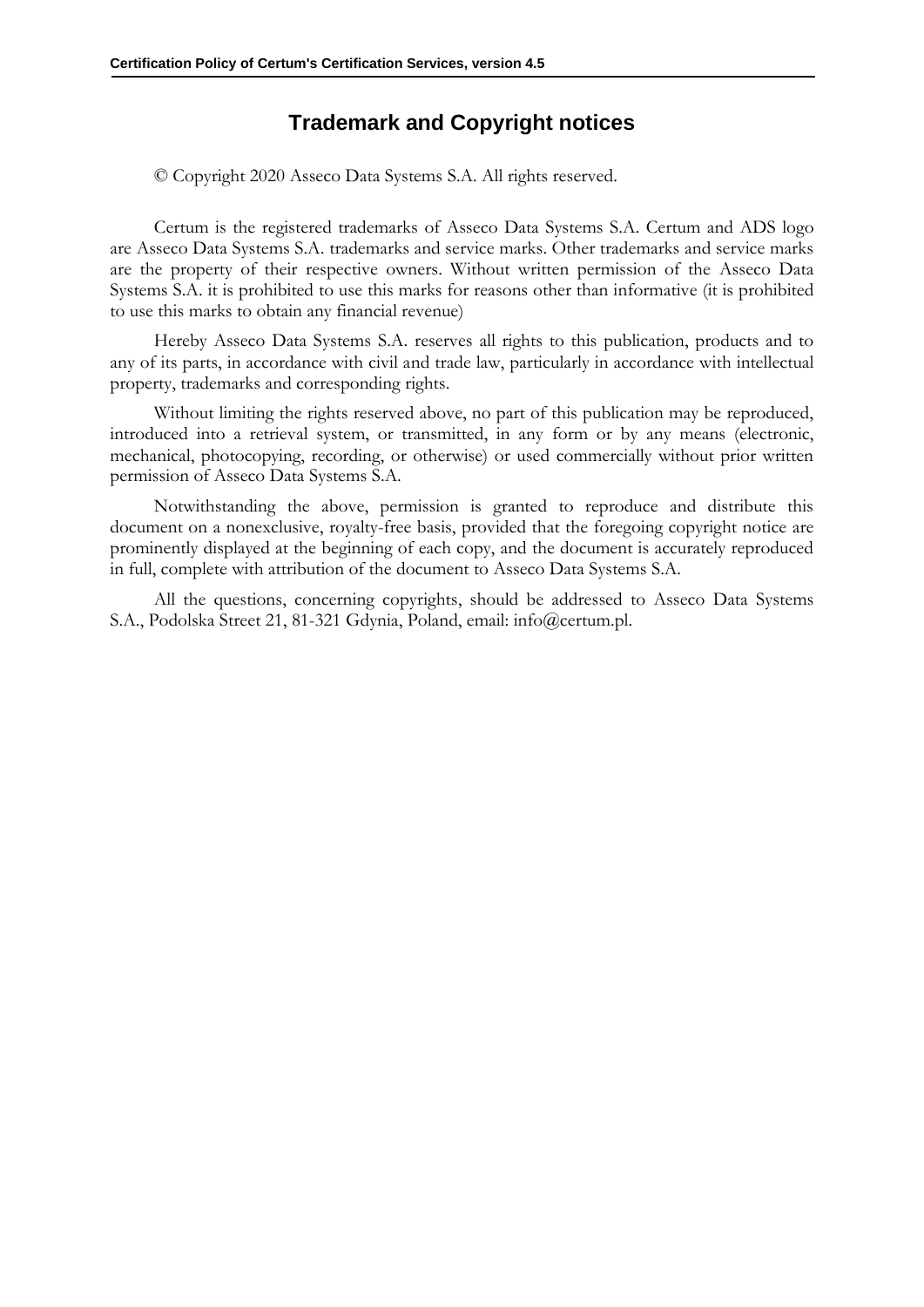## **Content**

| 2. | <b>Certificates</b> |    |
|----|---------------------|----|
|    |                     |    |
|    |                     |    |
|    |                     |    |
|    |                     |    |
|    |                     |    |
|    |                     |    |
| 3. |                     |    |
|    |                     |    |
|    |                     |    |
| 4. |                     |    |
| 5. |                     |    |
| 6. |                     |    |
| 7. |                     |    |
| 8. |                     |    |
| 9. |                     |    |
|    | <b>10. Fees</b>     |    |
|    |                     | 12 |
|    |                     |    |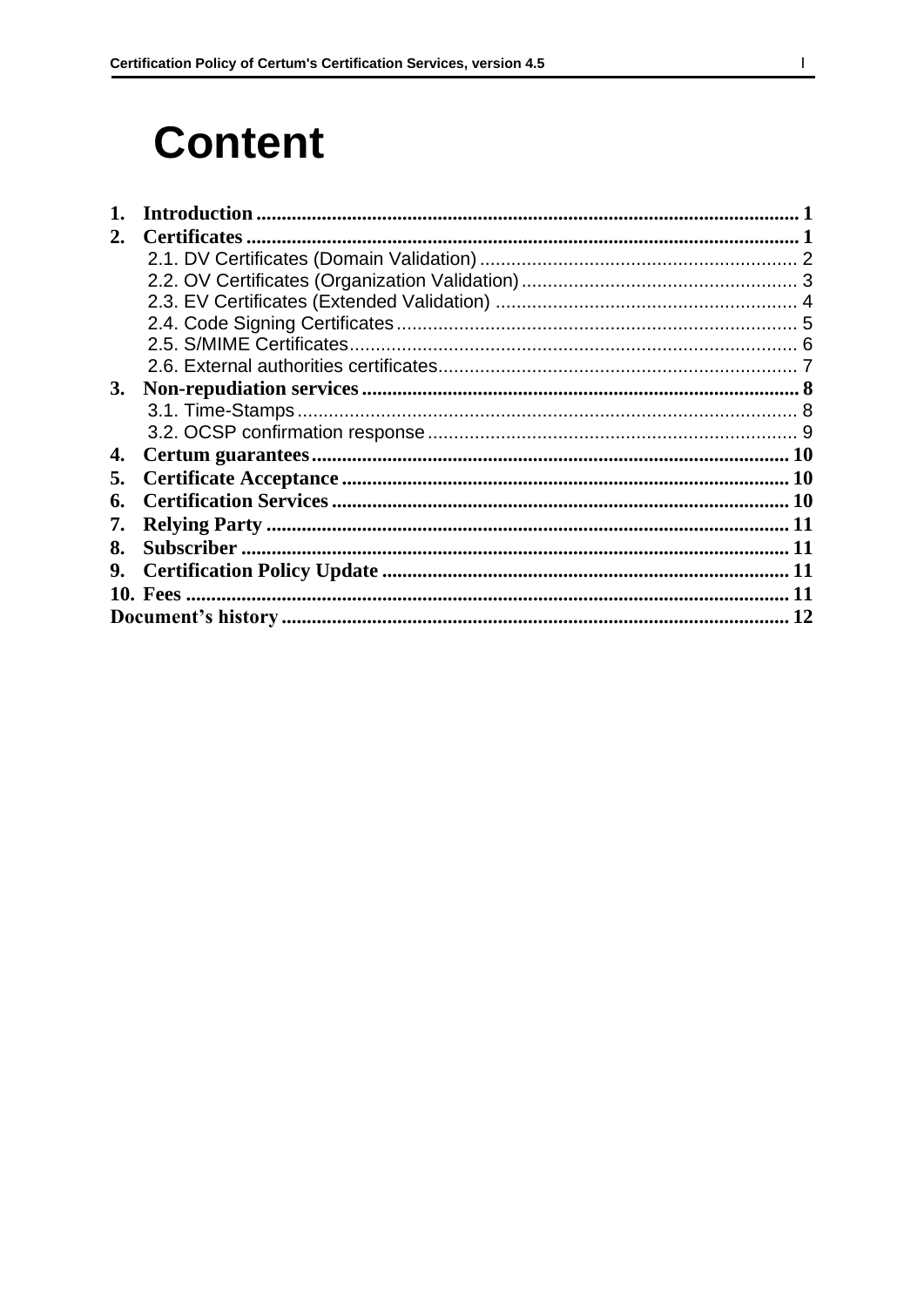### <span id="page-3-0"></span>**1.Introduction**

**Certification Policy of Certum's Certification Services** describes general rules and regulations applied by Certum for public key certification process, Time-Stamping Authority (TSA) and remaining non-repudiation services. Document defines parties of this process, their responsibilities and obligations, types of certificates and applicability range. Detailed description of the above rules and the subscriber identity verification procedures is disclosed in Certification Practice Statement of Certum's Certification Services. The knowledge of the nature, goal and role of the Certification Policy, as well as Certification Practice Statement is particularly important from the point of view of the subscriber and relying party.

### <span id="page-3-1"></span>**2.Certificates**

Certificate is a string of data (a message), containing at least a name and an identifier of the authority issuing the certificate, subscriber's identifier, his/her/its public key, validity period and the serial number and is signed by the intermediate certification authority subordinated to one of the root certification authorities **Certum CA, Certum Trusted Network CA, Certum Trusted Network CA 2, Certum Elliptic Curve CA, Certum Trusted Root CA** and **Certum EC-384 CA**.

**Certum CA, Certum Trusted Network CA, Certum Trusted Network CA 2**, **Certum Elliptic Curve CA, Certum Trusted Root CA** and **Certum EC-384 CA** upon indirectly issuing a certificate to the subscriber confirm his/her/its identity or the credibility of other data, such as email address. Authorities also confirm the public key possessed by such subscriber, is the property of this very subscriber. Due to above a relying party upon reception of signed message is able to verify the owner of the certificate, which signed the message and, optionally, account him/her of the actions he/she performed or obligations he/she made.

Certum provides services in accordance with the *WebTrust*™ (see [http://www.webtrust.org\)](http://www.webtrust.org/) requirements for the certification authorities. Certification authority keys are protected with the hardware security module. The authority implemented physical and procedural controls of the system. Certum issues certificates in a various levels of credibility. Credibility of the certificate depends of enforced subscriber's identity verification procedure and the effort used by Certum to verify the data submitted by the requester in his/her/its registration application. The more information should be verified, and so the procedure is more complex, the more reliable the certificate.

The subscriber has to state by himself/herself/itself the credibility level of the certificate most appropriate for his/her/its needs. Types of the certificates and their credibility level are described in detail in the **Certification Practice Statement of Certum's Certification Services**. The document is available through the web page [http://www.certum.eu](http://www.certum.eu/) or via email addressed to: info@certum.pl.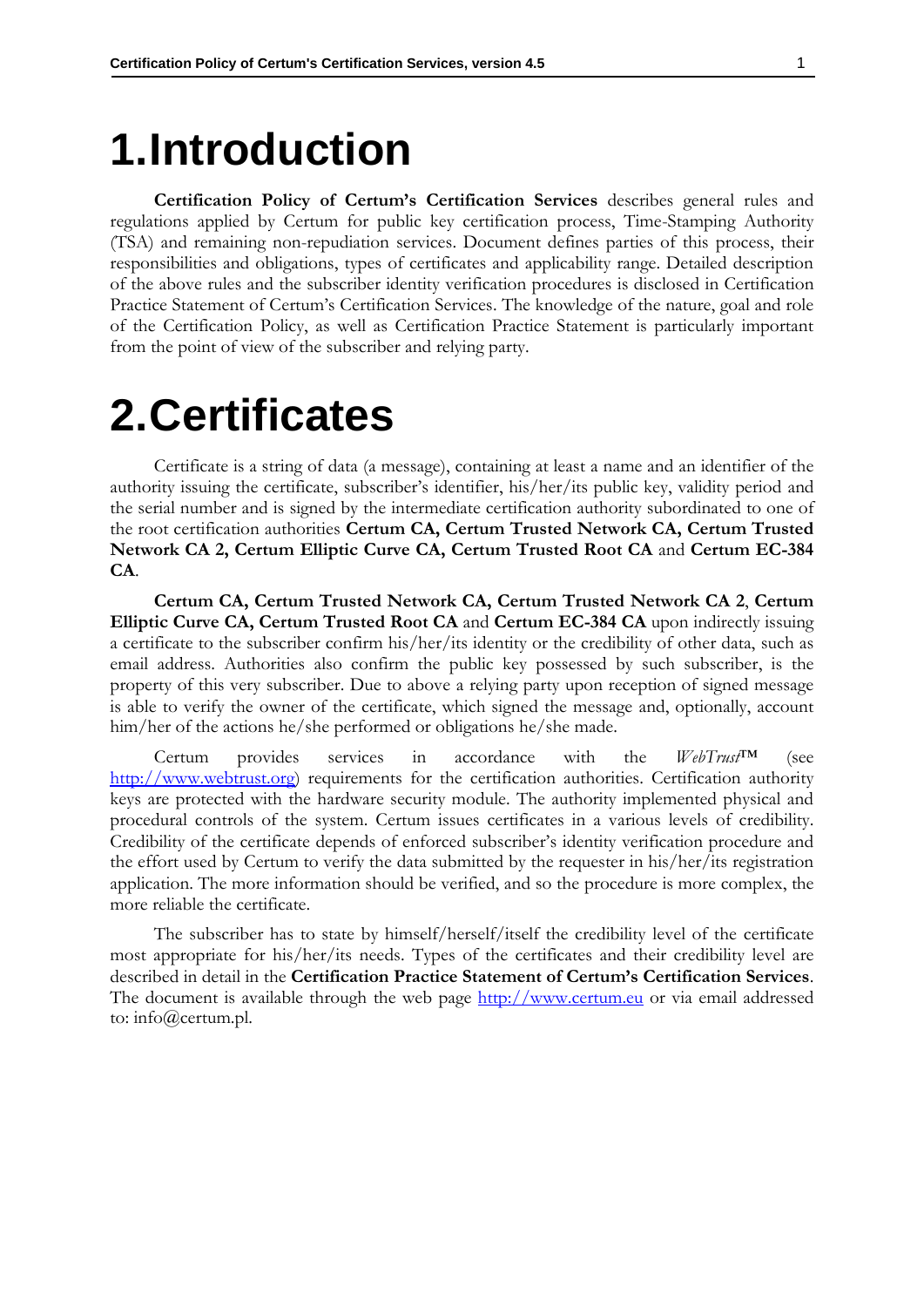#### <span id="page-4-0"></span>**2.1. DV Certificates (Domain Validation)**

**DV** certificates are issued for two separate groups. As a free test certificates for shorter period of validity and the standard certificates with a full usage. Certificates of the first group are issued by intermediate authorities **Certum Level I CA**, **Certum Class 1 CA** and **Certum Class 1 CA SHA2**. The second group of standard certificates are issued by **Certum Level II CA** and **Certum Domain Validation CA SHA2** authorities.

Test certificates are intended mainly for the application or device test performance prior to purchasing final certificate. **DV** certificates are issued for the protecting data transmission based on SSL/TSL protocols.

Certum verifies all data provided by subscriber in the certification process. Detailed information on verification requirements are described in **Certification Practice Statement of Certum's Certification Services** and on the website [http://www.certum.eu.](http://www.certum.eu/)

It is not recommended to unambiguously verify the identity of the subject of the certificate on the basis of **DV** certificates.

| Authority Name                   | Policy Identifier                                                                                                                                |
|----------------------------------|--------------------------------------------------------------------------------------------------------------------------------------------------|
| Certum Level I CA                | $iso(1)$ member-body(2) pl(616) organization(1) id-<br>unizeto(113527) id-ccert(2) id-certum(2) id-certum-<br>$level-I(1)$                       |
| Certum Class 1 CA                | iso(1) member-body(2) pl(616) organization(1) id-<br>unizeto(113527) id-ccert(2) id-ctnca(5) id-ctn-<br>certPolicy (1) id-certum-class-1(5)      |
| Certum Class 1 CA SHA2           | $iso(1)$ member-body(2) pl(616) organization(1) id-<br>unizeto(113527) id-ccert(2) id-ctnca(5) id-ctn-<br>certPolicy (1) id-certum-class-1(5)    |
| Certum Level II CA               | $iso(1)$ member-body(2) pl(616) organization(1) id-<br>unizeto(113527) id-ccert(2) id-certum(2) id-certum-<br>$level-II(2)$                      |
| Certum Domain Validation CA SHA2 | $\{iso(1)$ member-body(2) pl(616) organization(1) id-<br>unizeto(113527) id-ccert(2) id-ctnca(5)} id-ctn-<br>certPolicy $(1)$ id-certum-dv $(3)$ |

End-users **DV** certificates contain following policy identifiers:

Certum does not bear any financial liability and no warranties apply to the test certificates (and their content) issued within above policies. However, standard certificates issued within **Certum Level II CA** and **Certum Domain Validation CA SHA2** authorities have limited guarantees and liabilities.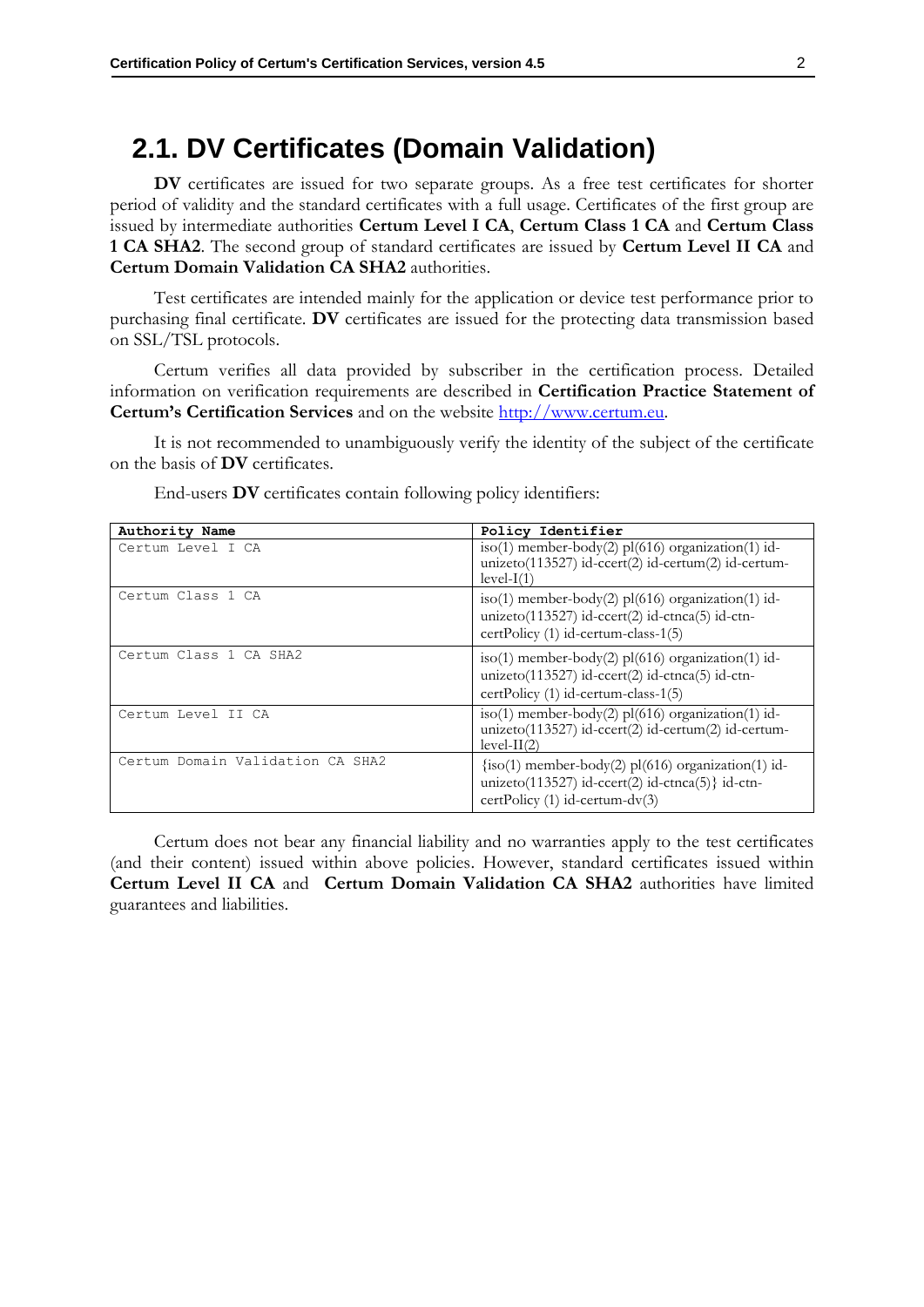#### <span id="page-5-0"></span>**2.2. OV Certificates (Organization Validation)**

**OV** certificates are issued by intermediate authorites **Certum Level III CA, Certum Level VI CA** and **Certum Organization Validation CA SHA2.**

These certificates are intended mainly for securing electronic correspondence and protecting data transmission based on SSL/TSL protocols. These certificates are intended also for the certification authorities, non-repudiation authorities and global network-based electronic transaction systems.

Certum operates a procedure for verifying the identity of the subscriber that meets the *Baseline Requirements Certificate Policy for the Issuance and Management of Publicly-Trusted Certificates* [\(http://www.cabforum.org/\)](http://www.cabforum.org/)

Certum verifies all data provided by the requesters during the certification process. Detailed information on identity verification requirements are described in **Certification Practice Statement of Certum's Certification Services** and on the website [http://www.certum.eu.](http://www.certum.eu/)

It is possible to unambiguously verify the identity of subject, the authenticity of organization or the credibility of external certification authority on the basis of **OV** certificates.

| Authority Name                         | Policy Identifier                                                                                                                                              |
|----------------------------------------|----------------------------------------------------------------------------------------------------------------------------------------------------------------|
| Certum Level III CA                    | $iso(1)$ member-body(2) pl(616) organization(1) id-<br>unizeto(113527) id-ccert(2) id-certum(2) id-certum-<br>$level-III(3)$                                   |
| Certum Level IV CA                     | $iso(1)$ member-body(2) pl(616) organization(1) id-<br>unizeto(113527) id-ccert(2) id-certum(2) id-certum-<br>$level-IV(4)$                                    |
| Certum Organization Validation CA SHA2 | $iso(1)$ member-body(2) pl(616) organization(1) id-<br>unizeto(113527) id-ccert(2) id-ctnca(5) id-ctn-<br>certPolicy (1) id-certum-ov(2)                       |
| Certum Digital Identification CA SHA2  | $iso(1)$ member-body(2) pl(616) organization(1) id-<br>unizeto $(113527)$ id-ccert $(2)$ id-ctnca $(5)$ } id-ctn-<br>$certPolicy(1) id-certum-di(6) adobe(11)$ |
|                                        | $iso(1)$ member-body(2) pl(616) organization(1)<br>idunizeto(113527) id-ccert(2) id-ctnca(5)} id-<br>ctncertPolicy(1) id-certum-di(6) basicid(12)              |
|                                        | $iso(1)$ member-body(2) pl(616) organization(1)<br>idunizeto(113527) id-ccert(2) id-ctnca(5)} id-<br>ctncertPolicy(1) id-certum-di(6) professionalid(13)       |
|                                        | $iso(1)$ member-body(2) pl(616) organization(1)<br>idunizeto(113527) id-ccert(2) id-ctnca(5)} id-<br>ctncertPolicy(1) id-certum-di(6) enterprised(14)          |

End-users **OV** certificates contain following policy identifiers:

Financial responsibility of Certum for the data in the certificates issued within above policies is presented in **Certification Practice Statement of Certum's Certification Services** and on the website [http://www.certum.eu.](http://www.certum.eu/) Certificates issued within these policies have full guarantees and liabilities.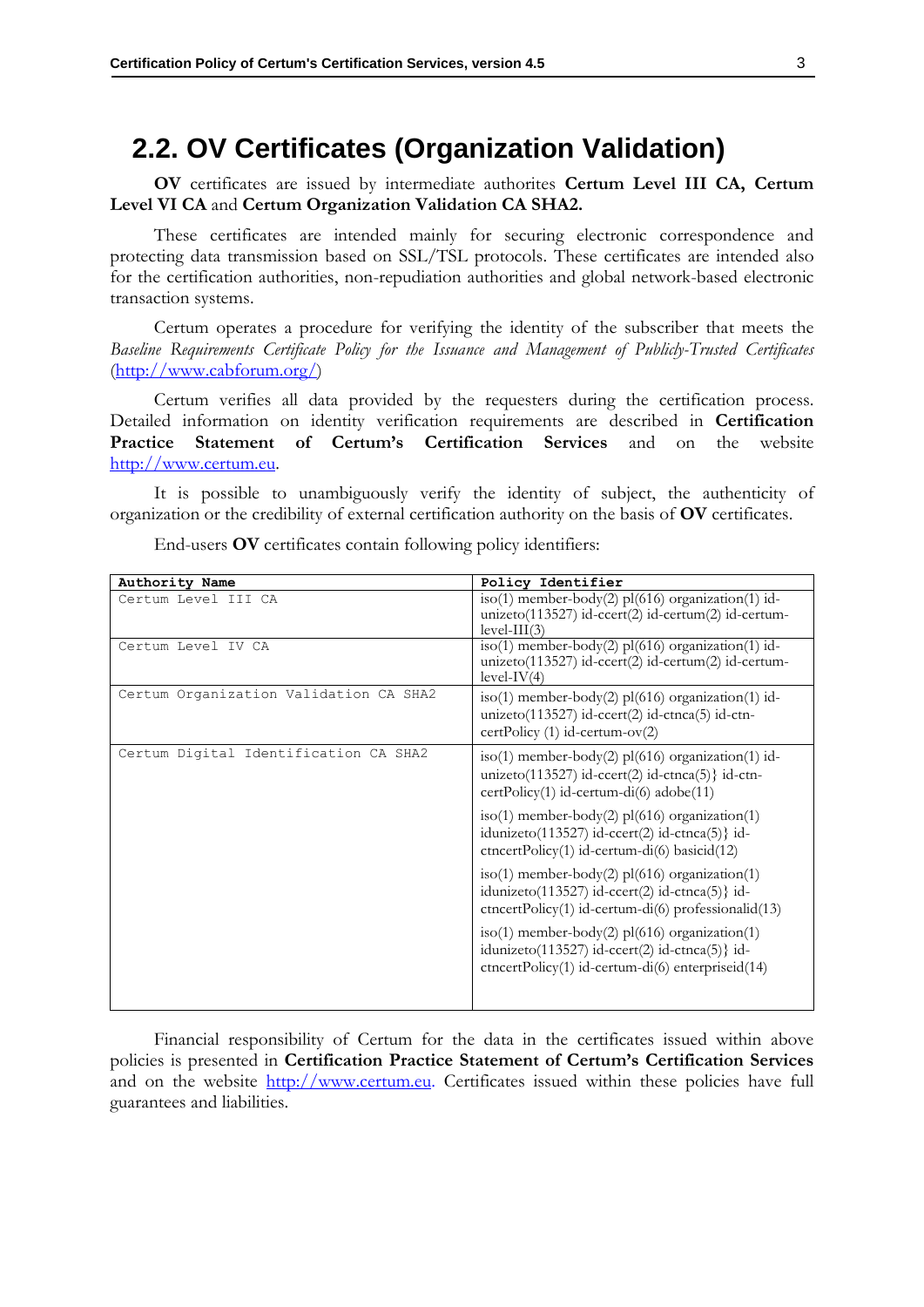#### <span id="page-6-0"></span>**2.3. EV Certificates (Extended Validation)**

Certificates issued by **Certum Extended Validation CA, Certum Extended Validation CA SHA2** and **Certum Extended Validation Code Signing CA SHA2** provide a highest level of confidence the identity of the subscriber. The validation process requires to follow by the current version of the *Guidelines for the issuance and Management of Extended Validation Certificates* and the *Guidelines For The Issuance And Management Of Extended Validation Code Signing Certificates* requirements available at [http://www.cabforum.org/.](http://www.cabforum.org/)

**EV SSL** certificates are issued only to legal entities and intended for protecting data transmission based on SSL/TSL protocols.

**EV Code Signing** certificates are issued only to legal entities and intended for protecting an application/ software code. Additionally, subscribers' private keys must be generated and protected on external devices.

Certum verifies all data provided by the requesters during the certification process. Detailed information on identity verification requirements are described in **Certification Practice Statement of Certum's Certification Services** and on the website [http://www.certum.eu.](http://www.certum.eu/)

It is possible to unambiguously verify the identity of subject and the authenticity of organization on the basis of **EV** certificates.

| Authority Name                                     | Policy Identifier                                                                                                                                          |
|----------------------------------------------------|------------------------------------------------------------------------------------------------------------------------------------------------------------|
| Certum Extended Validation CA                      | iso(1) member-body(2) pl(616) organization(1) id-<br>unizero $(113527)$ id-ccert $(2)$<br>id-ctn-<br>$id$ -ctnca $(5)$<br>$certPolicy(1) id-certum-ev(1)$  |
| Certum Extended Validation CA SHA2                 | iso(1) member-body(2) pl(616) organization(1) id-<br>unizeto(113527) id-ccert(2) id-ctnca(5) id-ctn-<br>$certPolicy(1) id-certum-ev(1)$                    |
| Certum Extended Validation Code Signing<br>CA SHA2 | iso(2) international-organizations(23) ca-browser-<br>forum(140) certificate-policies(1) ev-code-signing-<br>requirements(3)                               |
|                                                    | $iso(1)$ member-body(2) $pl(616)$<br>organization(1)<br>$idunizedo(113527)$ $id-ccert(2)$<br>$id-$<br>$id-ctnca(5)$<br>ctncertPolicy (1) id-certum-evcs(7) |

End-users **EV** certificates contain following policy identifiers:

Financial responsibility of CERTUM for the data in the certificates issued within above policies is presented in **Certification Practice Statement of Certum's Certification Services** and on the website [http://www.certum.eu.](http://www.certum.eu/) Certificates issued within this policy have full guarantees and liabilities.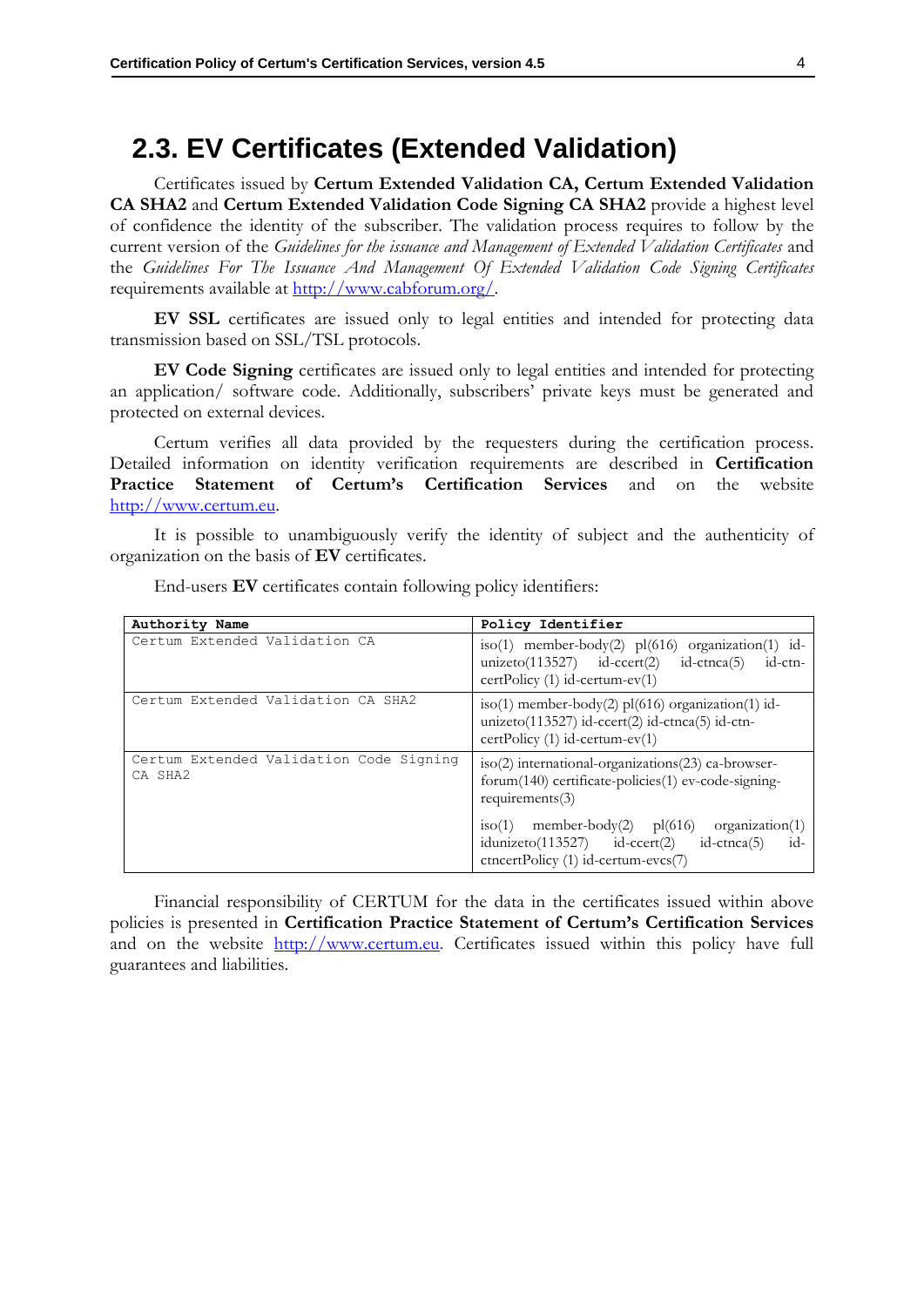#### <span id="page-7-0"></span>**2.4. Code Signing Certificates**

Code Signing Certificates are issued by **Certum Code Signing CA**.

The usage of the code signing certificates is limited to code signing only. Additionally, subscribers' private keys must be generated and protected on external devices.

Certum operates a procedure for verifying the identity of the subscriber that meets the *Minimum Requirements for the Issuance and Management of Publicly-Trusted Code Signing Certificates* (https://casecurity.org).

Certum verifies all data provided by the requesters during the certification process. Detailed information on identity verification requirements are described in **Certification Practice Statement of Certum's Certification Services** and on the website [http://www.certum.eu.](http://www.certum.eu/)

It is possible to unambiguously verify the identity of subject, the authenticity of organization or the credibility of external certification authority on the basis of **OV** certificates:

End-users **Code Signing** certificates contain following policy identifiers:

| Authority Name              | Policy Identifier                                                                                                                                              |
|-----------------------------|----------------------------------------------------------------------------------------------------------------------------------------------------------------|
| Certum Code Signing CA      | iso(1) member-body(2) $pl(616)$ organization(1) id-<br>unizero $(113527)$ id-ccert $(2)$ id-ctnca $(5)$<br>id-ctn-<br>certPolicy (1) id-certum-code-signing(4) |
| Certum Code Signing CA SHA2 | $iso(2)$ international-organizations(23)<br>ca-browser-<br>code-signing-<br>$formula(140)$ certificate-policies $(1)$<br>requirements $(4)$ code-signing $(1)$ |

Financial responsibility of Certum for the data in the certificates issued within above policy is presented in **Certification Practice Statement of Certum's Certification Services** and on the website [http://www.certum.eu.](http://www.certum.eu/) Certificates issued within this policy have full guarantees and liabilities.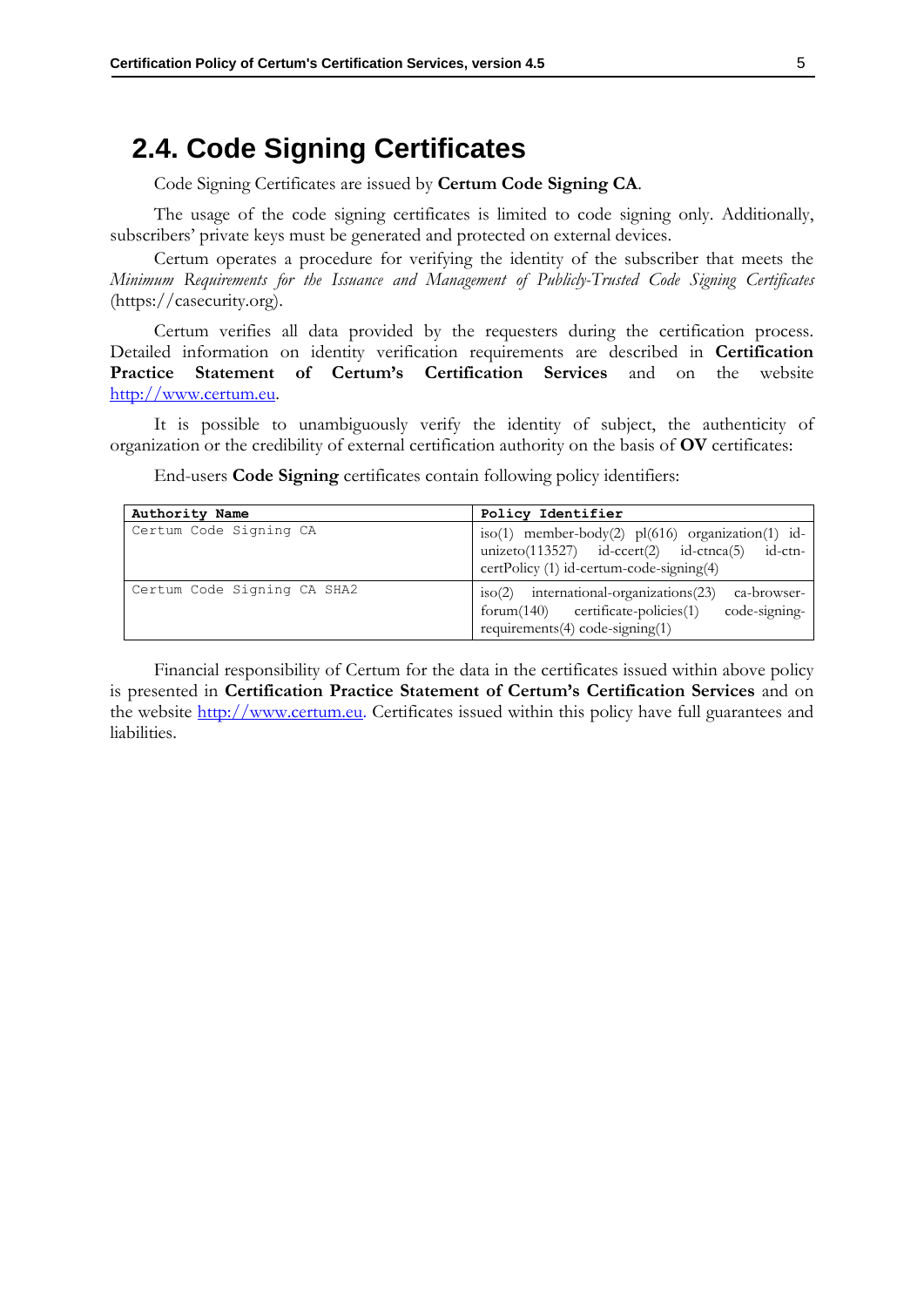#### <span id="page-8-0"></span>**2.5. S/MIME Certificates**

**S/MIME** certificates are issued by certificates are issued for two separate groups. As a free test certificates for shorter period of validity and the standard certificates with a full usage. Certificates of the first group are issued by intermediate authorities **Certum Level I CA** and **Certum Class 1 CA SHA2**. The second group of standard certificates are issued by **Certum Level II CA**, **Certum Level III CA**, **Certum Level IV CA** and **Certum Digital Identification CA SHA2.**

**S/MIME** certificates are issued to securing electronic correspondence.

Certum verifies all data provided by the requesters during the certification process. Detailed information on identity verification requirements are described in **Certification Practice Statement of Certum's Certification Services** and on the website [https://www.certum.eu.](https://www.certum.eu/)

| Authority Name                        | Policy Identifier                                                                                                                                            |
|---------------------------------------|--------------------------------------------------------------------------------------------------------------------------------------------------------------|
| Certum Level I CA                     | iso(1) member-body(2) pl(616) organization(1) id-<br>unizeto(113527) id-ccert(2) id-certum(2) id-certum-<br>$level-I(1)$                                     |
| Certum Class 1 CA SHA2                | iso(1) member-body(2) pl(616) organization(1) id-<br>unizero $(113527)$ id-ccert $(2)$ id-ctnca $(5)$<br>id-ctn-<br>certPolicy (1) id-certum-class-1(5)      |
| Certum Level II CA                    | iso(1) member-body(2) $p1(616)$ organization(1) id-<br>unizeto(113527) id-ccert(2) id-certum(2) id-certum-<br>$level-II(2)$                                  |
| Certum Level III CA                   | iso(1) member-body(2) $p1(616)$ organization(1) id-<br>unizeto(113527) id-ccert(2) id-certum(2) id-certum-<br>$level-III(3)$                                 |
| Certum Level IV CA                    | iso(1) member-body(2) $p1(616)$ organization(1) id-<br>unizeto(113527) id-ccert(2) id-certum(2) id-certum-<br>$level-IV(4)$                                  |
| Certum Digital Identification CA SHA2 | $iso(1)$ member-body(2) pl(616) organization(1) id-<br>unizeto $(113527)$ id-ccert $(2)$ id-ctnca $(5)$ } id-ctn-<br>certPolicy(1) id-certum-di(6) adobe(11) |
|                                       | $iso(1)$ member-body(2) pl(616) organization(1)<br>idunizeto(113527) id-ccert(2) id-ctnca(5)} id-<br>ctncertPolicy(1) id-certum-di(6) basicid(12)            |
|                                       | iso(1) member-body(2) pl(616) organization(1)<br>idunizeto(113527) id-ccert(2) id-ctnca(5)} id-<br>ctncertPolicy(1) id-certum-di(6) professionalid(13)       |
|                                       | $iso(1)$ member-body(2) pl(616) organization(1)<br>idunizeto(113527) id-ccert(2) id-ctnca(5)} id-<br>ctncertPolicy(1) id-certum-di(6) enterpriseid(14)       |

End-users S/MIME certificates contain following policy identifiers:

Certum does not bear any financial liability and no warranties apply to the test certificates (and their content) issued within above policies. However, standard certificates issued within **Certum Level II CA** and **Certum Domain Validation CA SHA2** authorities have limited guarantees and liabilities.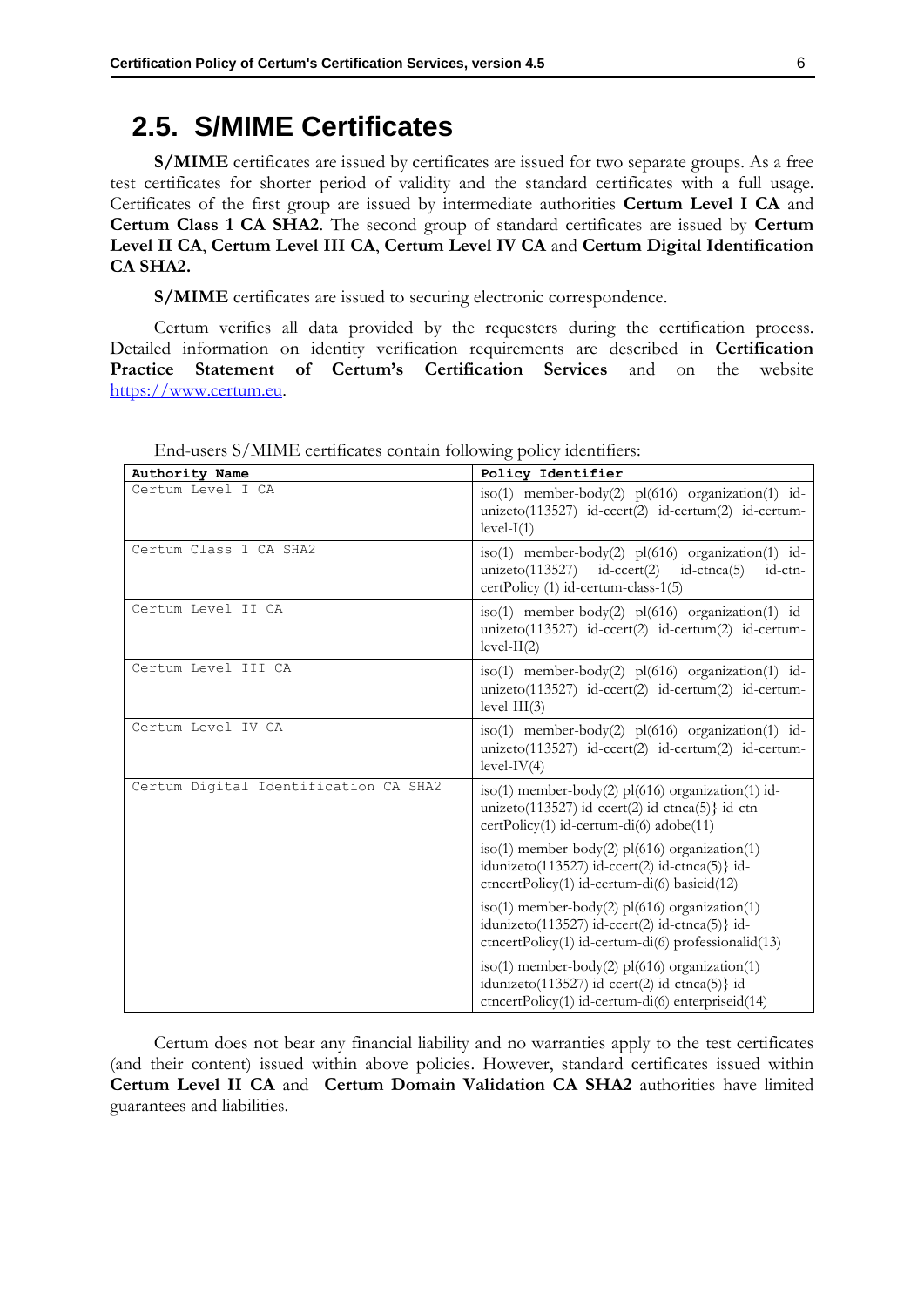#### <span id="page-9-0"></span>**2.6. External authorities certificates**

Certificates for external CAs are issued by intermediate certification authorities **Certum GlobalServices CA** and **Certum Global Services CA SHA2**. Entities, whom such certificates are issued to, are subjected to thorough verification, carried out by Asseco Data Systems S.A.operators. Certificates issued by **Certum Global Services CA** and **Certum Global Services CA SHA2** authorities are valid for 10 years and require hardware protection of private keys. Policy identifiers have the following form:

| Authority Name                 | Policy Identifier                                                                                                                                 |
|--------------------------------|---------------------------------------------------------------------------------------------------------------------------------------------------|
| Certum Global Services CA      | iso(1) member-body(2) pl(616) organization(1) id-<br>unizeto(113527) id-ccert(2) id-certum(2) id-global-<br>$s$ ervices $(9)$                     |
| Certum Global Services CA SHA2 | $\{iso(1)$ member-body(2) pl(616) organization(1) id-<br>unizeto(113527) id-ccert(2) id-ctnca(5)} id-ctn-<br>certPolicy (1) id-global-services(9) |

Financial responsibility of Certum for the data in the certificates issued within above policy is specified in dedicated **agreements.**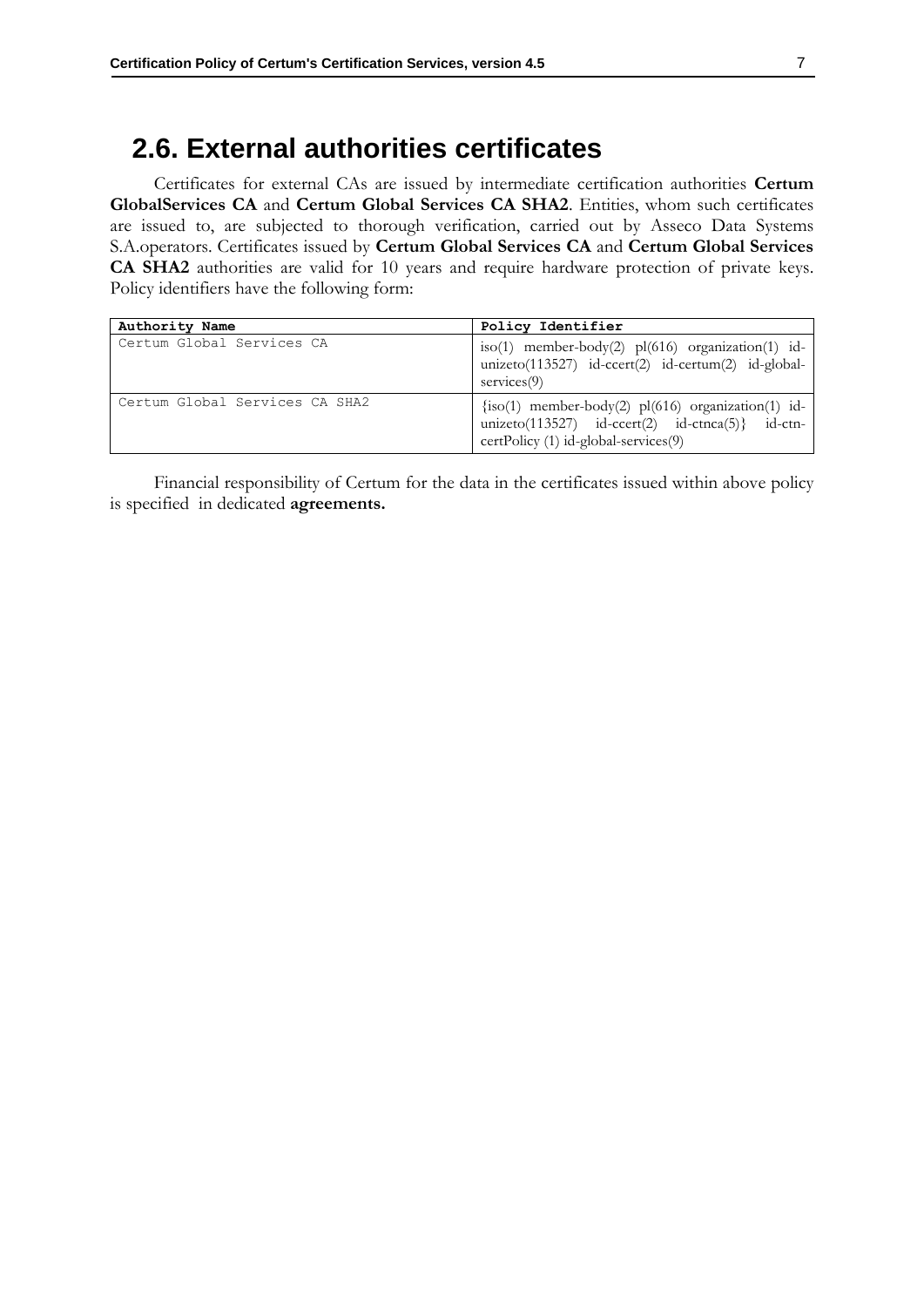### <span id="page-10-0"></span>**3.Non-repudiation services**

Non-repudiation token is a string of data (message) provided by the client to one of the non-repudiation authority, containing at least the following information: cryptographic hash, serial number of certificate, number of request, etc. and is signed electronically by that authority. Non-repudiation authorities, providing services for their clients are affiliated by the **Certum CA** and **Certum Trusted Network CA**.

Non-repudiation authority, upon token issuance, confirms the occurrence of an event in the past or in that very moment. It might be submission of the electronic document, participation in data exchange, date of signature creation, etc. On the basis of received data relying party accepts the certificate and verifies the correctness of the signature relying on the credibility of **Certum CA,Certum Trusted Network CA** and **Certum Trusted Network CA 2**

#### <span id="page-10-1"></span>**3.1. Time-Stamps**

Time-stamps are issued by the intermediate authority **Certum EV TSA SHA2**. Timestamps, as the confirmation of non-repudiation, are issued to private and commercial customers. Time stamps may be incorporated in the process of electronic signature creation, acceptance of electronic transactions, archive of the data, notary of electronic documents, etc. The regulations concerning operation of Time-Stamping Authority and additional information associated with the system are described in separate document (see **Certum Time-Stamping Authority Policy**).

Time stamp token contain identifier of the policy governing the issuance of the token. This identifier has the following form:

| Authority Name                 | Policy Identifier                                                                                                 |
|--------------------------------|-------------------------------------------------------------------------------------------------------------------|
| Certum Time-Stamping Authority | iso(1) member-body(2) $pl(616)$ organization(1) id-<br>unizeto $(113527)$ id-ccert $(2)$ id-certum-tsa $(5)$ 1 11 |

Financial responsibility of Certum for the date, time and additional information included in the timestamps issued within above policy is presented in **Time-Stamping Authority Policy, Certification Practice Statement of Certum's Certification Services** and on the website [http://www.certum.eu](http://www.certum.eu/)**. Certum EV TSA SHA2** gives full guarantees for issued timestamps. Information concerning fees for timestamps are presented on the website [http://www.certum.eu.](http://www.certum.eu/)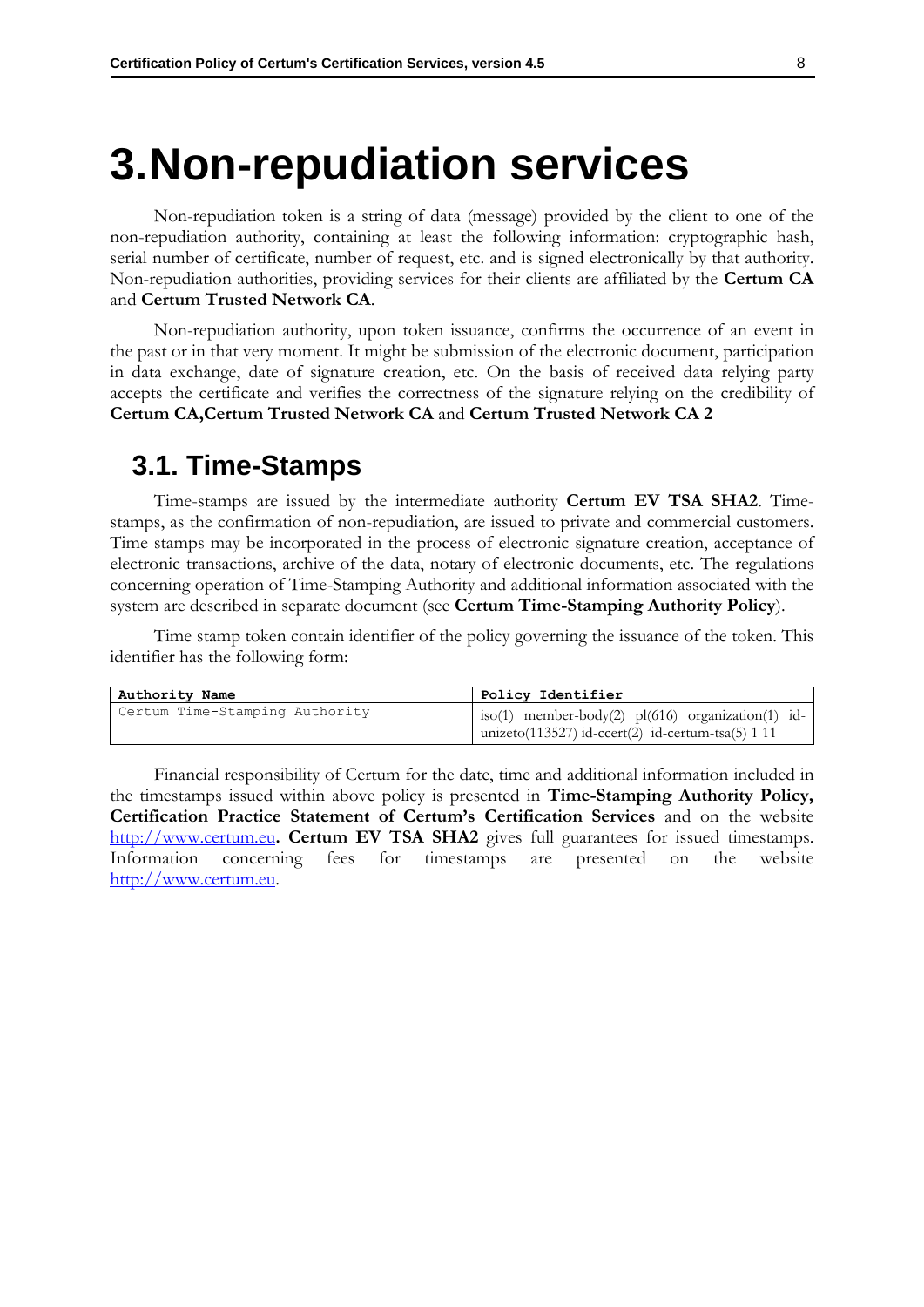#### <span id="page-11-0"></span>**3.2. OCSP confirmation response**

OCSP (*Online Certificate Status Protocol*) tokens are issued by intermediate authority **Certum Validation Service**. Each Certum certification authority has its own dedicated certificate status validation authority. Tokens, as confirmations of certificate status, are issued to private and commercial customers. OCSP may be incorporated mainly in the process of verification of certificate status. These services are available to public and are the alternative for the Certificate Revocation List (CRL). Information on OCSP authority operation and additional information concerning provided services are presented in **Certification Practice Statement of CERTUM's Certification Services** and on the website [http://www.certum.eu.](http://www.certum.eu/) **Certum Validation Service** has the following policy identifier:

| Authority Name            | Policy Identifier                                                                                                     |
|---------------------------|-----------------------------------------------------------------------------------------------------------------------|
| Certum Validation Service | iso(1) member-body(2) $pl(616)$ organization(1) id-<br>unizeto(113527) id-ccert(2) id-certum(2) id-certum-<br>dvcs(6) |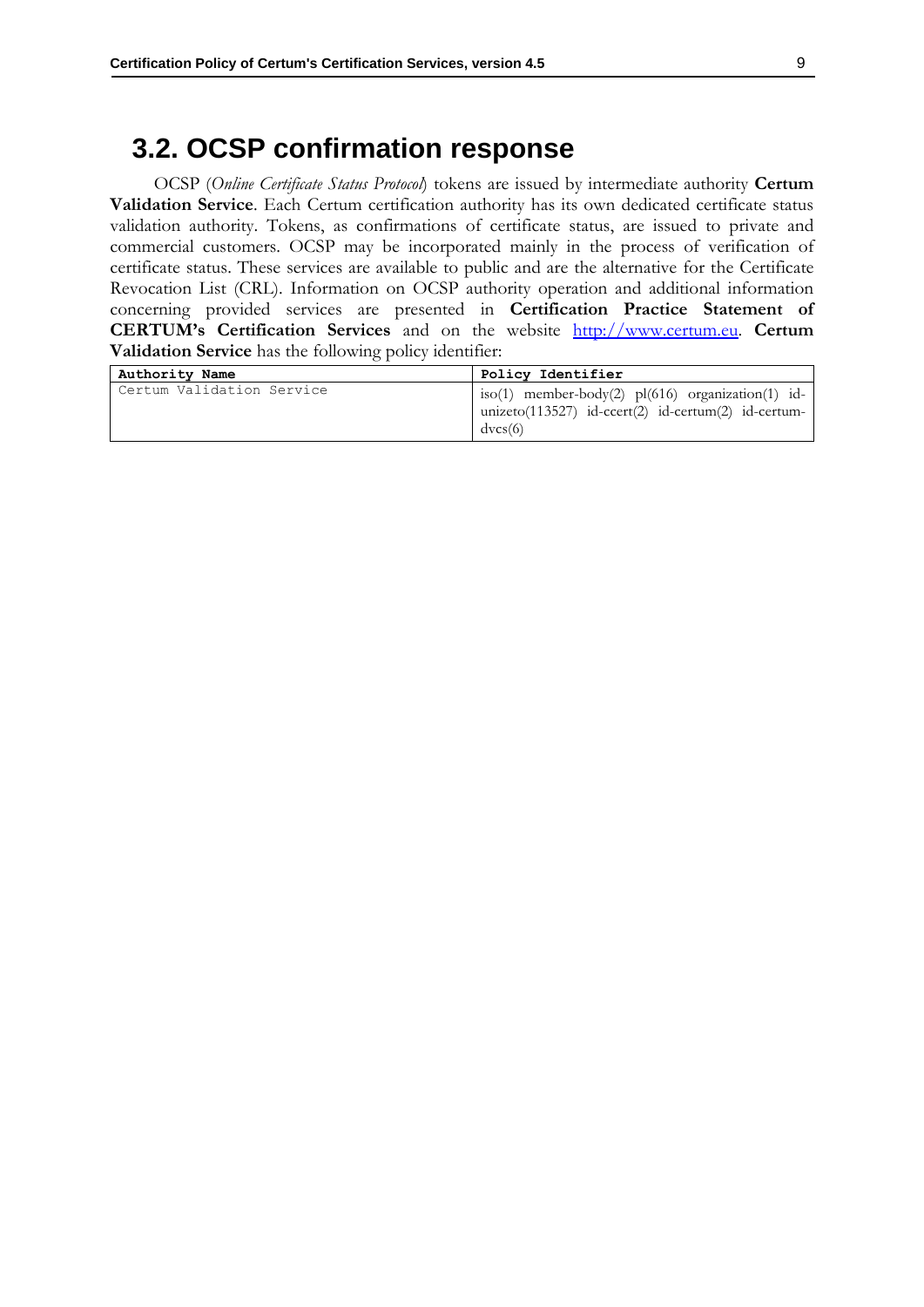## <span id="page-12-0"></span>**4.Certum guarantees**

Depending on type of issued certificate, Certum guarantees, that it uses reasonable efforts to verify information included in the certificates (see Certification Practice Statement – Chapter 9.6.1). This verification is particularly important from the point of view of the relying party, who is the addressee of subscriber's messages, confirmed with the certificates issued by Certum. Due to above, Certum is financially responsible for every damages resulting from Certum fault or negligence. Range of the liability and liability cap depends of the level of subscriber's certificate and might include not only the subscriber but the relying party as well.

Certum guarantees might be limited with many restrictions. Knowledge of this limitations is confirmed by the subscriber in appropriate statement (see Certificate Acceptance). Certum guarantees uniqueness of electronic signatures of its subscriber's.

### <span id="page-12-1"></span>**5.Certificate Acceptance**

Certum liabilities and guarantees are applicable since the moment of acceptance of the issued certificate by the subscriber. General provision and method of certificate acceptance are described in Certification Practice Statement of Certum's Certification Services, whereas detailed – in the subscriber's statement.

### <span id="page-12-2"></span>**6.Certification Services**

Certum, within its infrastructure, provides four basic certification services:

- registration and issuance of a certificate,
- renewal of the certificate,
- revocation of the certificate and,
- verification of certificate status.

Remaining non-repudiation services may be provided irrespectively of Certum services:

- Time-Stamping Authority (TSA),
- Notary Authority (DVCS),
- Electronic Vault,
- Delivery Authority,
- Online Certificate Status Protocol (OCSP).

Registration is intended for confirming identity of a subscriber and precedes issuance of a certificate (see Certification Practice Statement, Chapter 4.1 and Chapter 4.3).

Renewal of a certificate is used when registered subscriber wishes to obtain certificate of a new public key or modify any of the data contained within the certificate, e.g. email box address (see Certification Practice Statement, Chapter 4.7 and Chapter 4.8).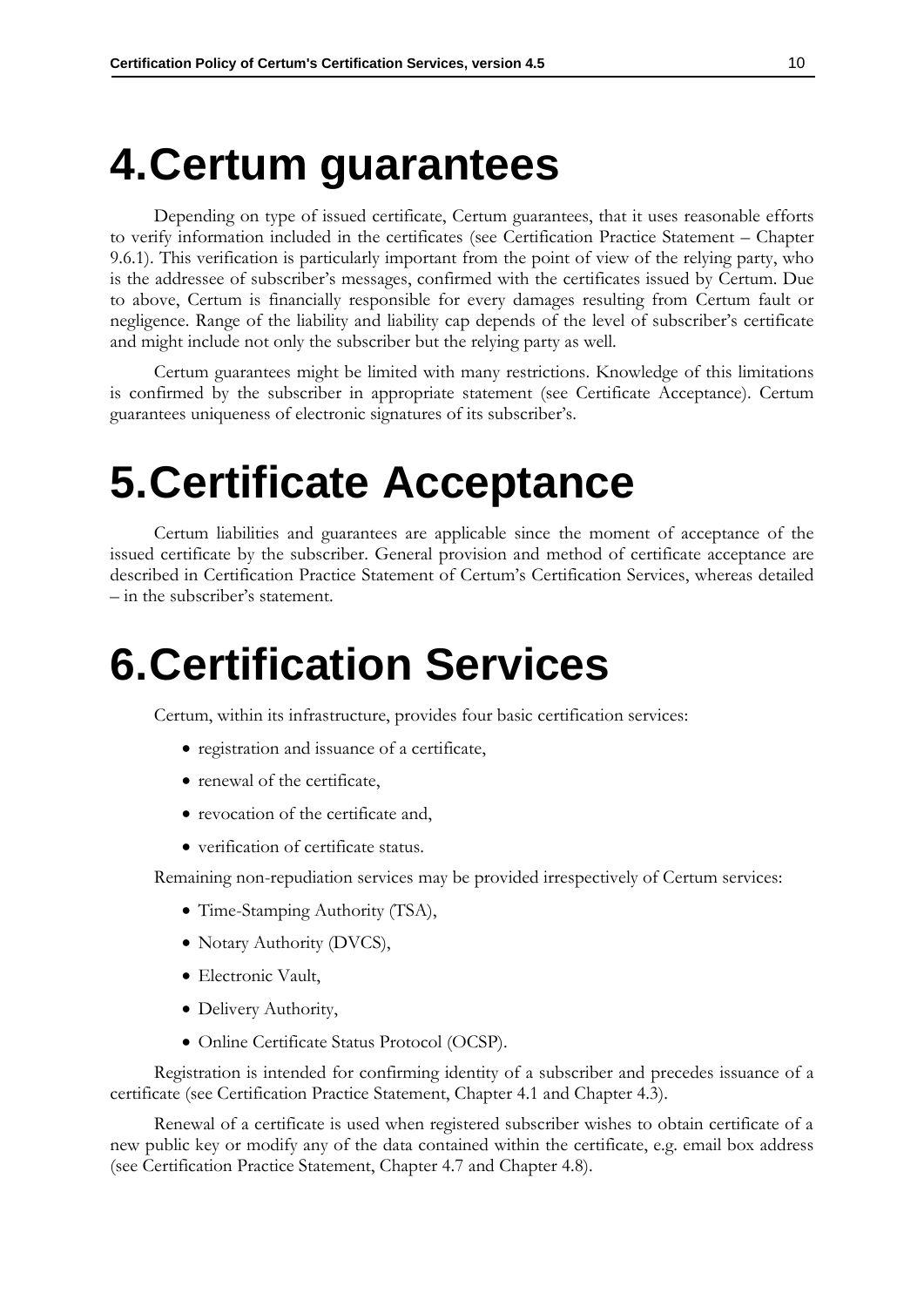Revocation of a certificates is used when a private key associated with a public key contained within the certificate or a media used for the private key storage is or is suspected to be revealed (see Certification Practice Statement, Chapter 4.9).

Verification of certificate status applies Certum confirmation of validity of certificate issued by Certum and check against placement on CRL and certificate's validity period. Verification of certificate status may be also carried out by OCSP (see Certification Practice Statement, Chapter 4.9.9)

Certum requires every pair of keys (private and public) to be generated by the subscriber. Certum may recommend devices which allow key pair generation. In particular cases Certum might generate unique pair of keys on its own and deliver it to the subscriber.

## <span id="page-13-0"></span>**7.Relying Party**

Relying party is obligated to appropriately verify every electronic signatures created on the document (including the certificate), he/she/it receives. During verification process, relying party should incorporate procedures and resources available to public in Certum. It applies, among others, to the requirement of verification of CRL published by Certum and verification of certification paths (see Certification Practice Statement, Chapter 9.6.4).

Every document containing deficiency in an electronic signature or resulting from this deficiency doubts should be rejected or, optionally, subjected to other means or procedures of validity verification, e.g. notary verification.

### <span id="page-13-1"></span>**8.Subscriber**

The subscriber is obligated to securely store his/her/its private key, preventing it from being revealed to any third party. In case of the private key revelation or suspicion of such revelation, the subscriber must immediately notify the authority which issued his/her/its certificate. Information about the revelation must be delivered in the manner not arising doubts to the identity of the subscriber.

## <span id="page-13-2"></span>**9.Certification Policy Update**

Certum Certification Policy may be subjected to periodical modifications. These modifications will be available to all of the subscribers and their final content will be accepted by PKI Services Development Team. Subscribers who don't accept implemented modifications must submit appropriate statement to Certum and resign from services provided by Certum.

## <span id="page-13-3"></span>**10. Fees**

Certification services provided by Certum are commercial. Height of charged fees depend on the level of issued or owned certificate and of type of requested service. Fees are presented in the pricelist, available on the website [http://www.certum.eu/.](http://www.certum.eu/)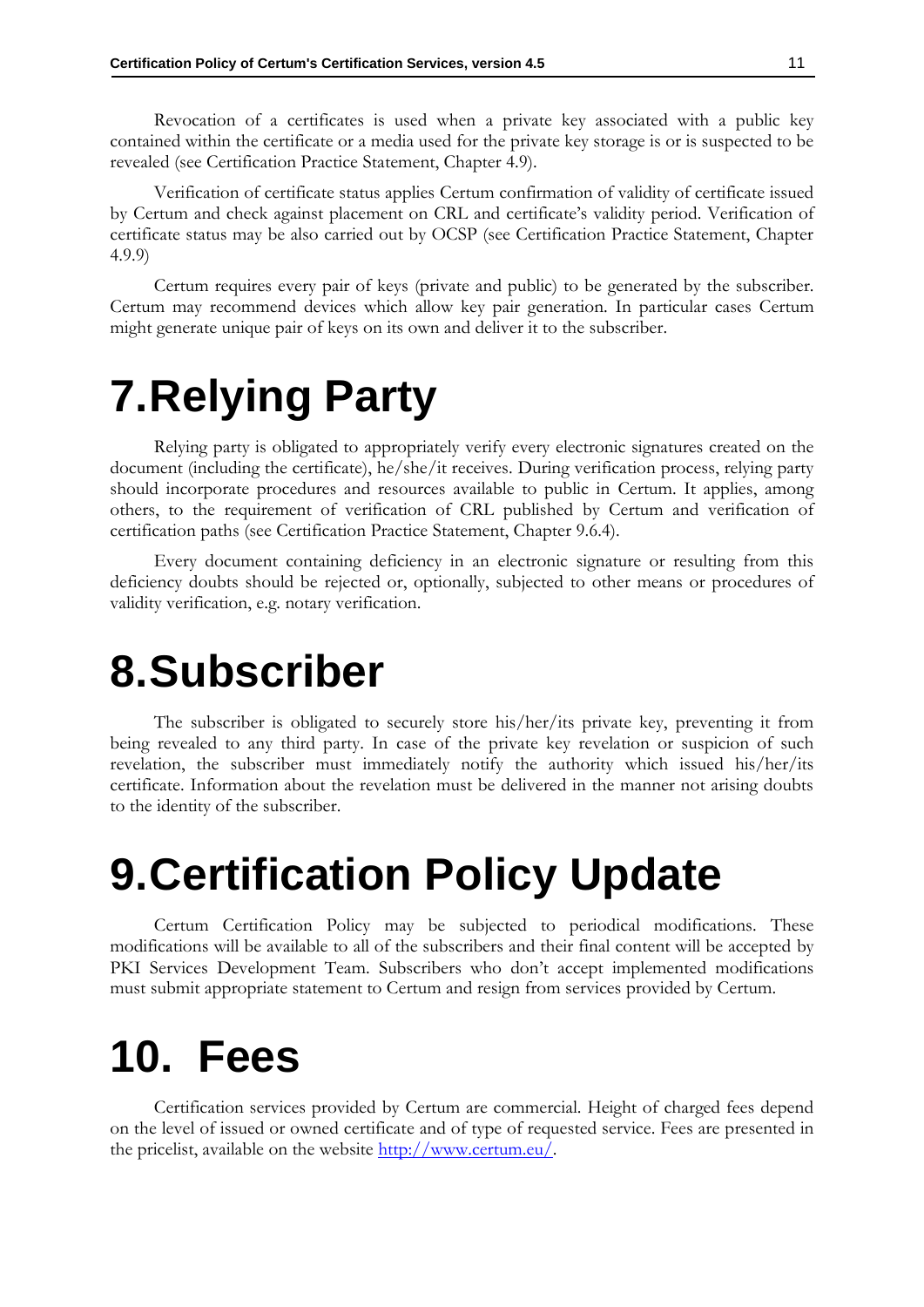# <span id="page-14-0"></span>**Document's history**

|                   | <b>Document modification history</b> |                                                                                                                                                                                                                         |  |
|-------------------|--------------------------------------|-------------------------------------------------------------------------------------------------------------------------------------------------------------------------------------------------------------------------|--|
| $V$ 1.0           | 15th of April, 2000                  | Draft of the document for the discussion                                                                                                                                                                                |  |
| $V$ 1.27          | 12th of March, 2002                  | Entire version of the document. Document approved                                                                                                                                                                       |  |
| $V$ 2.0           | 15th of July, 2002                   | Detailed definition of types of certificates. Addition of non-repudiation services.                                                                                                                                     |  |
| $V$ 2.1           | 1st of February, 2005                | Extending the policy with services provided by intermediate authority of<br>Certum Partners.                                                                                                                            |  |
| $V$ 2.2           | 9th of May, 2005                     | Editorial changes. Change to the company legal form and name (Unizeto Sp. z<br>o.o. changed to Unizeto Technologies S.A,)                                                                                               |  |
| V <sub>2.3</sub>  | 26th of October, 2005                | Change of service name and logo from Unizeto CERTUM - Centrum<br>Certyfikacji to CERTUM - Powszechne Centrum Certyfikacji.                                                                                              |  |
| $V$ 2.4           | 19th of May, 2006                    | Removal of the former legal status of the company. Transfer of the details of<br>identification documents and procedures to dedicated document.                                                                         |  |
| $V$ 2.5           | 12th of May, 2008                    | Editorial changes, adjusting document to Certificate Practice Statement                                                                                                                                                 |  |
| $V$ 3.0           | 19th of October, 2009                | Extending the policy with services provided by intermediate authority of<br>Certum Trusted Network CA                                                                                                                   |  |
| $V$ 3.1           | 12 <sup>th</sup> of August 2010      | Updating the information about subscriber's verification.                                                                                                                                                               |  |
| $V$ 3.2           | 7th of October, 2011                 | Adding information on the new Root certificate, Code Signing CA intermediate<br>certificate and minor changes to the verification of Level I CA certificates.                                                           |  |
| $V$ 3.3           | 19th of April, 2012                  | CERTUM logo update                                                                                                                                                                                                      |  |
| $V$ 3.4           | 01 June 2015                         | Added the new intermediate CAs.                                                                                                                                                                                         |  |
| $\rm{V}$ 3.5      | 03 <sup>th</sup> of November<br>2015 | Added the new iCERTUM root certification authority Certum Trusted<br>Network CA EC and the intermediate authorities Certum Digital Identification<br>CA SHA2 and Certum Extended Validation Code Signing CA SHA2        |  |
| $V$ 3.6           | 01 April, 2016                       | Transfer of ownership of Unizeto Technologies S.A. Asseco Data System S.A.<br>Adding the information on obligation to maintain certification certificate issued<br>by Unizeto Technologies S.A. Asseco Data System S.A. |  |
| $\parallel$ V 3.7 | 22 August 2016                       | Added information about new time-stamping authority Certum EV TSA SHA2                                                                                                                                                  |  |
| $\rm{V}$ 3.8      | 01 February 2017                     | Update the code signing certificates policy. Updating the information on<br>CA/Browser Forum requirements.                                                                                                              |  |
| $\parallel$ V 3.9 | 01 August 2017                       | Change of Asseco Data Systems S.A. address. Added new Certification policy<br>identifiers.                                                                                                                              |  |
| V 4.0             | 11 August 2017                       | Added new Certification policy identifiers.                                                                                                                                                                             |  |
| $\rm{V}$ 4.1      | 23 March 2018                        | Changed root name from Certum Trusted Network CA EC to Certum Elliptic<br>Curve CA and added new root: Certum Trusted Root CA                                                                                           |  |
| V 4.2             | 26 March 2018                        | Added new root: Certum EC-384 CA                                                                                                                                                                                        |  |
| V 4.3             | 24 January 2019                      | Update of legal base and point 2 - adaptation to current technical possibities.                                                                                                                                         |  |
| V 4.4             | 21 February 2019                     | Added section 2.5 about S/MIME certificates                                                                                                                                                                             |  |